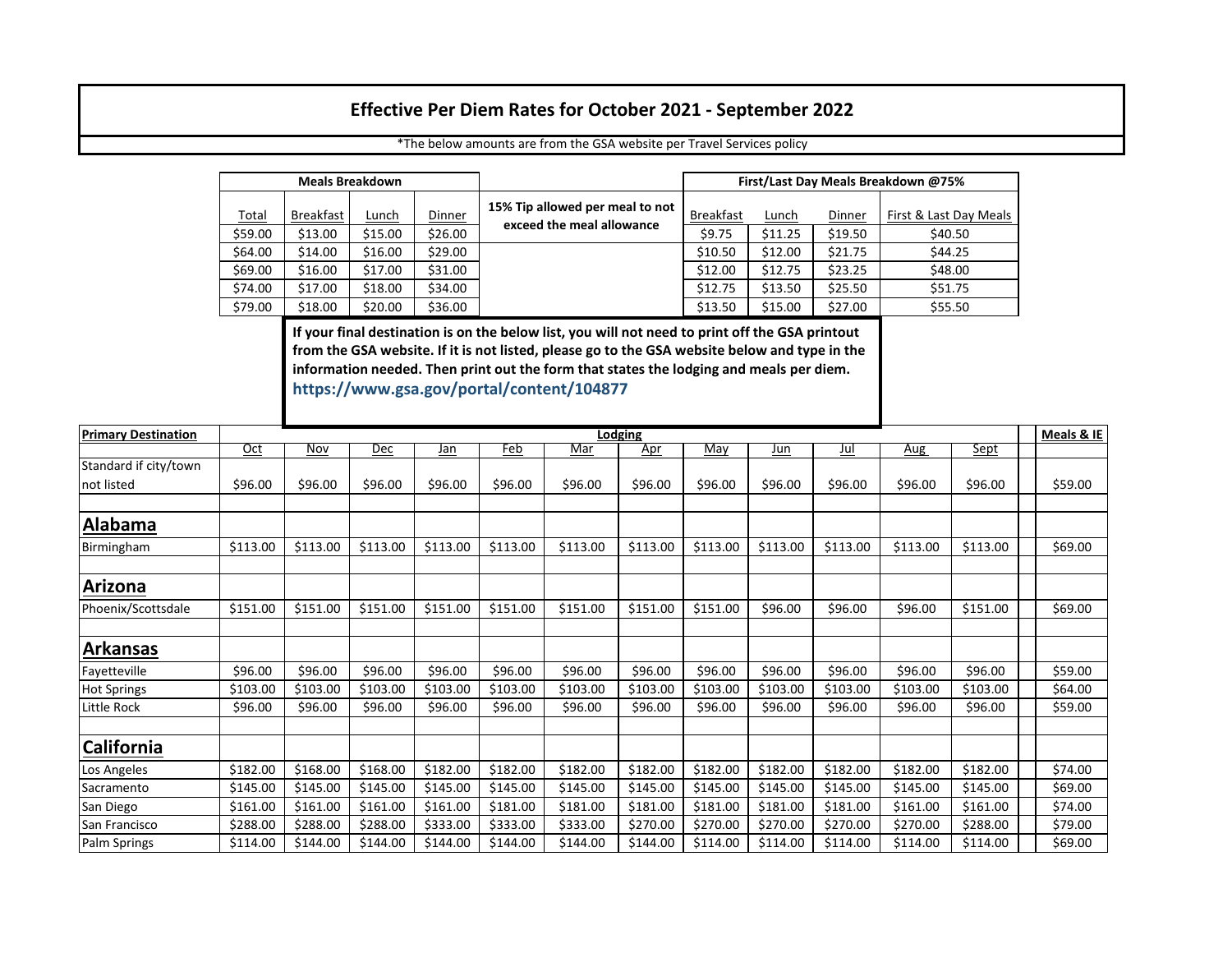| Colorado            |          |          |          |          |          |          |          |          |          |          |          |          |         |
|---------------------|----------|----------|----------|----------|----------|----------|----------|----------|----------|----------|----------|----------|---------|
| Boulder             | \$128.00 | \$128.00 | \$128.00 | \$128.00 | \$128.00 | \$128.00 | \$128.00 | \$160.00 | \$160.00 | \$160.00 | \$160.00 | \$128.00 | \$69.00 |
| Colorado Springs    | \$112.00 | \$112.00 | \$112.00 | \$112.00 | \$112.00 | \$112.00 | \$112.00 | \$112.00 | \$147.00 | \$147.00 | \$147.00 | \$112.00 | \$69.00 |
| Denver              | \$199.00 | \$153.00 | \$153.00 | \$162.00 | \$162.00 | \$162.00 | \$199.00 | \$199.00 | \$199.00 | \$199.00 | \$199.00 | \$199.00 | \$79.00 |
| <b>Fort Collins</b> | \$113.00 | \$113.00 | \$113.00 | \$113.00 | \$113.00 | \$113.00 | \$113.00 | \$113.00 | \$113.00 | \$113.00 | \$113.00 | \$113.00 | \$69.00 |
|                     |          |          |          |          |          |          |          |          |          |          |          |          |         |
| Connecticut         |          |          |          |          |          |          |          |          |          |          |          |          |         |
| Hartford            | \$132.00 | \$132.00 | \$132.00 | \$132.00 | \$132.00 | \$132.00 | \$132.00 | \$132.00 | \$132.00 | \$132.00 | \$132.00 | \$132.00 | \$69.00 |
| New Haven           | \$114.00 | \$114.00 | \$114.00 | \$114.00 | \$114.00 | \$114.00 | \$114.00 | \$114.00 | \$114.00 | \$114.00 | \$114.00 | \$114.00 | \$69.00 |
| <b>Florida</b>      |          |          |          |          |          |          |          |          |          |          |          |          |         |
| Ft. Lauderdale      | \$151.00 | \$151.00 | \$151.00 | \$204.00 | \$204.00 | \$204.00 | \$204.00 | \$123.00 | \$123.00 | \$123.00 | \$123.00 | \$123.00 | \$69.00 |
| <b>Key West</b>     | \$207.00 | \$207.00 | \$304.00 | \$304.00 | \$304.00 | \$304.00 | \$304.00 | \$208.00 | \$208.00 | \$208.00 | \$172.00 | \$172.00 | \$69.00 |
| Miami               | \$127.00 | \$127.00 | \$192.00 | \$192.00 | \$192.00 | \$192.00 | \$150.00 | \$150.00 | \$115.00 | \$115.00 | \$115.00 | \$115.00 | \$69.00 |
| Orlando             | \$129.00 | \$129.00 | \$129.00 | \$153.00 | \$153.00 | \$153.00 | \$129.00 | \$129.00 | \$129.00 | \$129.00 | \$129.00 | \$129.00 | \$69.00 |
| Pensacola           | \$109.00 | \$109.00 | \$109.00 | \$109.00 | \$109.00 | \$134.00 | \$134.00 | \$134.00 | \$170.00 | \$170.00 | \$109.00 | \$109.00 | \$64.00 |
| Tallahassee         | \$111.00 | \$111.00 | \$111.00 | \$148.00 | \$148.00 | \$148.00 | \$111.00 | \$111.00 | \$111.00 | \$111.00 | \$111.00 | \$111.00 | \$64.00 |
|                     |          |          |          |          |          |          |          |          |          |          |          |          |         |
| Georgia             |          |          |          |          |          |          |          |          |          |          |          |          |         |
| Atlanta             | \$163.00 | \$163.00 | \$163.00 | \$163.00 | \$163.00 | \$163.00 | \$163.00 | \$163.00 | \$163.00 | \$163.00 | \$163.00 | \$163.00 | \$74.00 |
| Augusta             | \$107.00 | \$107.00 | \$107.00 | \$107.00 | \$107.00 | \$107.00 | \$107.00 | \$107.00 | \$107.00 | \$107.00 | \$107.00 | \$107.00 | \$59.00 |
| Savannah            | \$120.00 | \$120.00 | \$120.00 | \$120.00 | \$120.00 | \$138.00 | \$138.00 | \$120.00 | \$120.00 | \$120.00 | \$120.00 | \$120.00 | \$69.00 |
| <b>Illinois</b>     |          |          |          |          |          |          |          |          |          |          |          |          |         |
| Chicago             | \$218.00 | \$218.00 | \$134.00 | \$134.00 | \$134.00 | \$134.00 | \$216.00 | \$216.00 | \$216.00 | \$187.00 | \$187.00 | \$218.00 | \$79.00 |
|                     |          |          |          |          |          |          |          |          |          |          |          |          |         |
| <b>Indiana</b>      |          |          |          |          |          |          |          |          |          |          |          |          |         |
| Indianapolis        | \$127.00 | \$127.00 | \$127.00 | \$127.00 | \$127.00 | \$127.00 | \$127.00 | \$127.00 | \$127.00 | \$127.00 | \$127.00 | \$127.00 | \$69.00 |
| <b>lowa</b>         |          |          |          |          |          |          |          |          |          |          |          |          |         |
| Des Moines          | \$111.00 | \$111.00 | \$111.00 | \$111.00 | \$111.00 | \$111.00 | \$111.00 | \$111.00 | \$111.00 | \$111.00 | \$111.00 | \$111.00 | \$64.00 |
|                     |          |          |          |          |          |          |          |          |          |          |          |          |         |
| <b>Kansas</b>       |          |          |          |          |          |          |          |          |          |          |          |          |         |
| <b>Kansas City</b>  | \$123.00 | \$123.00 | \$123.00 | \$123.00 | \$123.00 | \$123.00 | \$123.00 | \$123.00 | \$123.00 | \$123.00 | \$123.00 | \$123.00 | \$64.00 |
| Wichita             | \$103.00 | \$103.00 | \$103.00 | \$103.00 | \$103.00 | \$103.00 | \$103.00 | \$103.00 | \$103.00 | \$103.00 | \$103.00 | \$103.00 | \$64.00 |
|                     |          |          |          |          |          |          |          |          |          |          |          |          |         |
| <b>Kentucky</b>     |          |          |          |          |          |          |          |          |          |          |          |          |         |
| Lexington           | \$110.00 | \$110.00 | \$110.00 | \$110.00 | \$110.00 | \$110.00 | \$110.00 | \$110.00 | \$110.00 | \$110.00 | \$110.00 | \$110.00 | \$64.00 |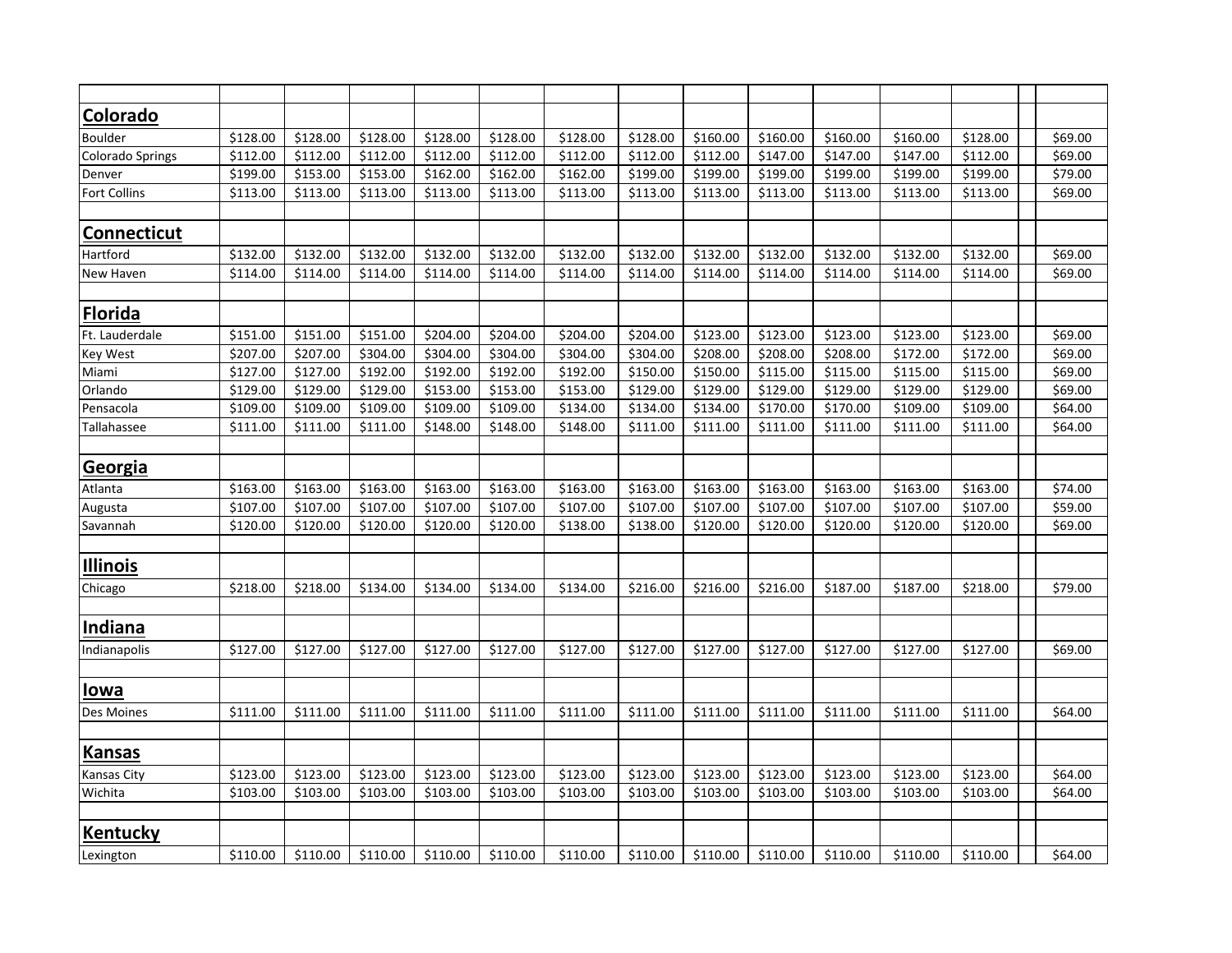| Lousiville            | \$131.00 | \$113.00 | \$113.00 | \$113.00 | \$139.00 | \$139.00 | \$139.00 | \$139.00 | \$131.00 | \$131.00 | \$131.00 | \$131.00 | \$64.00 |
|-----------------------|----------|----------|----------|----------|----------|----------|----------|----------|----------|----------|----------|----------|---------|
|                       |          |          |          |          |          |          |          |          |          |          |          |          |         |
| <b>Louisiana</b>      |          |          |          |          |          |          |          |          |          |          |          |          |         |
| <b>Baton Rouge</b>    | \$99.00  | \$99.00  | \$99.00  | \$99.00  | \$99.00  | \$99.00  | \$99.00  | \$99.00  | \$99.00  | \$99.00  | \$99.00  | \$99.00  | \$69.00 |
| New Orleans           | \$136.00 | \$136.00 | \$136.00 | \$158.00 | \$158.00 | \$158.00 | \$158.00 | \$158.00 | \$136.00 | \$136.00 | \$136.00 | \$136.00 | \$74.00 |
|                       |          |          |          |          |          |          |          |          |          |          |          |          |         |
| <b>Maine</b>          |          |          |          |          |          |          |          |          |          |          |          |          |         |
| Portland              | \$149.00 | \$110.00 | \$110.00 | \$110.00 | \$110.00 | \$110.00 | \$110.00 | \$110.00 | \$110.00 | \$176.00 | \$176.00 | \$149.00 | \$64.00 |
|                       |          |          |          |          |          |          |          |          |          |          |          |          |         |
| <b>Maryland</b>       |          |          |          |          |          |          |          |          |          |          |          |          |         |
| Annapolis             | \$133.00 | \$106.00 | \$106.00 | \$106.00 | \$106.00 | \$106.00 | \$106.00 | \$133.00 | \$133.00 | \$133.00 | \$133.00 | \$133.00 | \$69.00 |
| <b>Baltimore City</b> | \$137.00 | \$137.00 | \$137.00 | \$137.00 | \$137.00 | \$151.00 | \$151.00 | \$151.00 | \$151.00 | \$137.00 | \$137.00 | \$137.00 | \$69.00 |
| Columbia              | \$106.00 | \$106.00 | \$106.00 | \$106.00 | \$106.00 | \$106.00 | \$106.00 | \$106.00 | \$106.00 | \$106.00 | \$106.00 | \$106.00 | \$69.00 |
|                       |          |          |          |          |          |          |          |          |          |          |          |          |         |
| <b>Massachusetts</b>  |          |          |          |          |          |          |          |          |          |          |          |          |         |
| Boston                | \$309.00 | \$185.00 | \$185.00 | \$185.00 | \$185.00 | \$281.00 | \$281.00 | \$281.00 | \$281.00 | \$264.00 | \$264.00 | \$309.00 | \$79.00 |
|                       |          |          |          |          |          |          |          |          |          |          |          |          |         |
| <b>Michigan</b>       |          |          |          |          |          |          |          |          |          |          |          |          |         |
| Detroit               | \$133.00 | \$133.00 | \$133.00 | \$133.00 | \$133.00 | \$133.00 | \$133.00 | \$133.00 | \$133.00 | \$133.00 | \$133.00 | \$133.00 | \$64.00 |
| <b>Grand Rapids</b>   | \$114.00 | \$114.00 | \$114.00 | \$114.00 | \$114.00 | \$114.00 | \$114.00 | \$114.00 | \$114.00 | \$114.00 | \$114.00 | \$114.00 | \$64.00 |
|                       |          |          |          |          |          |          |          |          |          |          |          |          |         |
| <b>Minnesota</b>      |          |          |          |          |          |          |          |          |          |          |          |          |         |
| Minneapolis/St. Paul  | \$148.00 | \$148.00 | \$148.00 | \$148.00 | \$148.00 | \$148.00 | \$148.00 | \$148.00 | \$148.00 | \$148.00 | \$148.00 | \$148.00 | \$79.00 |
| Rochester             | \$133.00 | \$133.00 | \$133.00 | \$133.00 | \$133.00 | \$133.00 | \$133.00 | \$133.00 | \$133.00 | \$133.00 | \$133.00 | \$133.00 | \$64.00 |
|                       |          |          |          |          |          |          |          |          |          |          |          |          |         |
| <u>Mississippi</u>    |          |          |          |          |          |          |          |          |          |          |          |          |         |
| Oxford                | \$99.00  | \$99.00  | \$99.00  | \$99.00  | \$99.00  | \$99.00  | \$99.00  | \$99.00  | \$99.00  | \$99.00  | \$99.00  | \$99.00  | \$64.00 |
| Southaven             | \$109.00 | \$109.00 | \$109.00 | \$109.00 | \$109.00 | \$109.00 | \$109.00 | \$109.00 | \$109.00 | \$109.00 | \$109.00 | \$109.00 | \$59.00 |
|                       |          |          |          |          |          |          |          |          |          |          |          |          |         |
| <b>Missouri</b>       |          |          |          |          |          |          |          |          |          |          |          |          |         |
| <b>Branson</b>        | \$96.00  | \$96.00  | \$96.00  | \$96.00  | \$96.00  | \$96.00  | \$96.00  | \$96.00  | \$96.00  | \$96.00  | \$96.00  | \$96.00  | \$59.00 |
| <b>Kansas City</b>    | \$123.00 | \$123.00 | \$123.00 | \$123.00 | \$123.00 | \$123.00 | \$123.00 | \$123.00 | \$123.00 | \$123.00 | \$123.00 | \$123.00 | \$64.00 |
| SpringField           | \$96.00  | \$96.00  | \$96.00  | \$96.00  | \$96.00  | \$96.00  | \$96.00  | \$96.00  | \$96.00  | \$96.00  | \$96.00  | \$96.00  | \$59.00 |
| St. Louis             | \$141.00 | \$141.00 | \$141.00 | \$141.00 | \$141.00 | \$141.00 | \$141.00 | \$141.00 | \$141.00 | \$141.00 | \$141.00 | \$141.00 | \$64.00 |
|                       |          |          |          |          |          |          |          |          |          |          |          |          |         |
| <b>Nebraska</b>       |          |          |          |          |          |          |          |          |          |          |          |          |         |
| Omaha                 | \$110.00 | \$110.00 | \$110.00 | \$110.00 | \$110.00 | \$110.00 | \$110.00 | \$110.00 | \$110.00 | \$110.00 | \$110.00 | \$110.00 | \$64.00 |
|                       |          |          |          |          |          |          |          |          |          |          |          |          |         |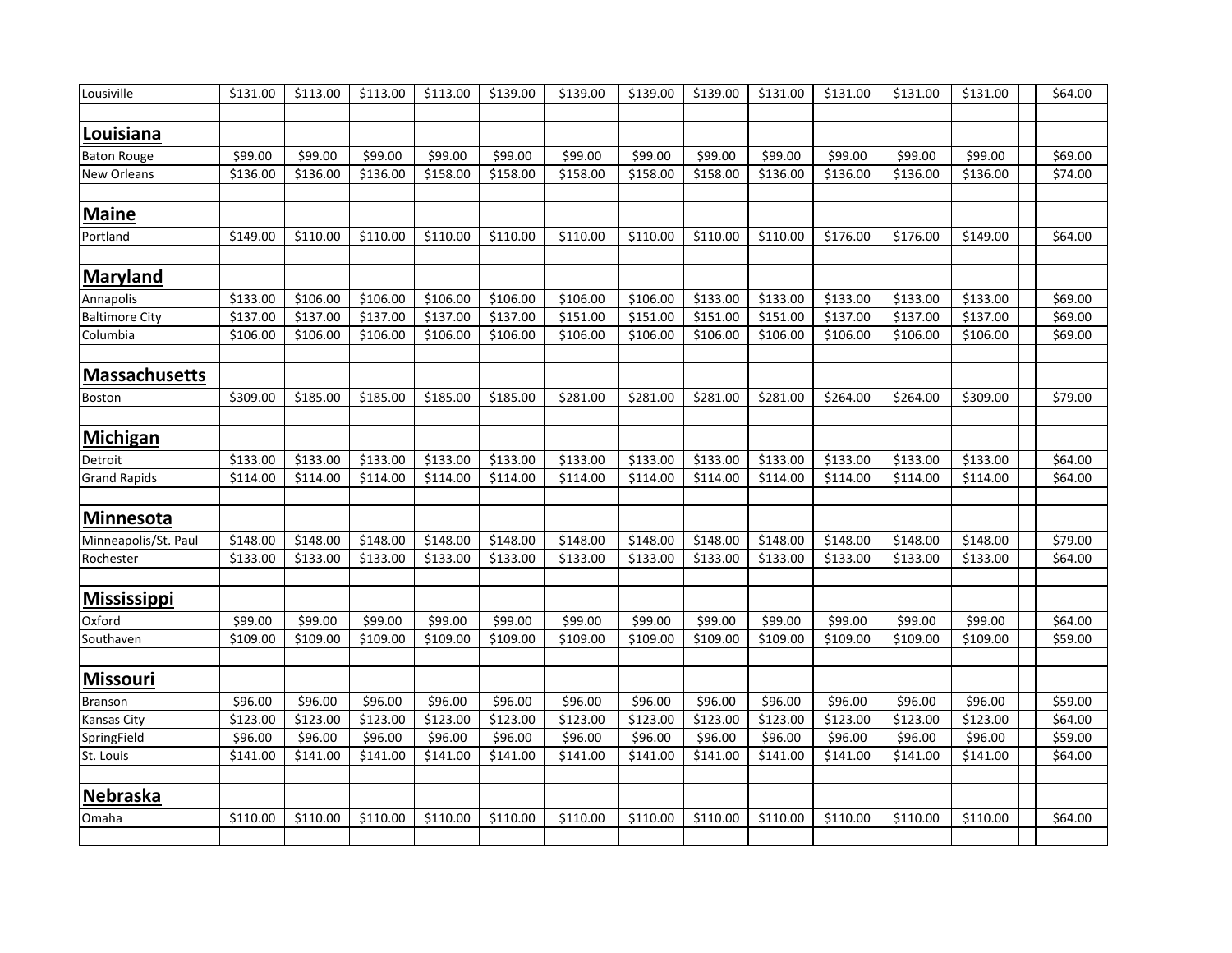| <b>Nevada</b>         |          |          |          |          |          |          |          |          |          |          |          |          |         |
|-----------------------|----------|----------|----------|----------|----------|----------|----------|----------|----------|----------|----------|----------|---------|
| Las Vegas             | \$120.00 | \$120.00 | \$120.00 | \$120.00 | \$120.00 | \$120.00 | \$120.00 | \$120.00 | \$120.00 | \$120.00 | \$120.00 | \$120.00 | \$69.00 |
| Reno                  | \$102.00 | \$102.00 | \$102.00 | \$102.00 | \$102.00 | \$102.00 | \$102.00 | \$102.00 | \$102.00 | \$126.00 | \$126.00 | \$102.00 | \$69.00 |
|                       |          |          |          |          |          |          |          |          |          |          |          |          |         |
| <b>New Jersey</b>     |          |          |          |          |          |          |          |          |          |          |          |          |         |
| <b>Atlantic City</b>  | \$96.00  | \$96.00  | \$96.00  | \$96.00  | \$96.00  | \$96.00  | \$96.00  | \$96.00  | \$96.00  | \$96.00  | \$96.00  | \$96.00  | \$59.00 |
| New Providence        | \$126.00 | \$126.00 | \$126.00 | \$126.00 | \$126.00 | \$126.00 | \$126.00 | \$126.00 | \$126.00 | \$126.00 | \$126.00 | \$126.00 | \$69.00 |
| <b>New Mexico</b>     |          |          |          |          |          |          |          |          |          |          |          |          |         |
|                       |          |          |          |          |          |          |          |          |          |          |          |          |         |
| Santa Fe              | \$133.00 | \$133.00 | \$133.00 | \$104.00 | \$104.00 | \$133.00 | \$133.00 | \$133.00 | \$133.00 | \$133.00 | \$133.00 | \$133.00 | \$69.00 |
| <b>New York</b>       |          |          |          |          |          |          |          |          |          |          |          |          |         |
| Albany                | \$114.00 | \$114.00 | \$114.00 | \$114.00 | \$114.00 | \$114.00 | \$114.00 | \$114.00 | \$114.00 | \$114.00 | \$114.00 | \$114.00 | \$69.00 |
| <b>Buffalo</b>        | \$106.00 | \$106.00 | \$106.00 | \$106.00 | \$106.00 | \$106.00 | \$106.00 | \$106.00 | \$106.00 | \$106.00 | \$106.00 | \$106.00 | \$69.00 |
| New York City         | \$286.00 | \$286.00 | \$286.00 | \$159.00 | \$159.00 | \$258.00 | \$258.00 | \$258.00 | \$258.00 | \$220.00 | \$220.00 | \$286.00 | \$79.00 |
| Niagara Falls         | \$96.00  | \$96.00  | \$96.00  | \$96.00  | \$96.00  | \$96.00  | \$96.00  | \$96.00  | \$115.00 | \$115.00 | \$115.00 | \$96.00  | \$69.00 |
| Rochester             | \$114.00 | \$114.00 | \$114.00 | \$114.00 | \$114.00 | \$114.00 | \$114.00 | \$114.00 | \$114.00 | \$114.00 | \$114.00 | \$114.00 | \$69.00 |
| Syracuse              | \$101.00 | \$101.00 | \$101.00 | \$101.00 | \$101.00 | \$101.00 | \$101.00 | \$101.00 | \$101.00 | \$101.00 | \$101.00 | \$101.00 | \$64.00 |
|                       |          |          |          |          |          |          |          |          |          |          |          |          |         |
| <b>North Carolina</b> |          |          |          |          |          |          |          |          |          |          |          |          |         |
| Charlotte             | \$129.00 | \$129.00 | \$129.00 | \$129.00 | \$129.00 | \$129.00 | \$129.00 | \$129.00 | \$129.00 | \$129.00 | \$129.00 | \$129.00 | \$69.00 |
| Raleigh               | \$123.00 | \$123.00 | \$123.00 | \$123.00 | \$123.00 | \$123.00 | \$123.00 | \$123.00 | \$123.00 | \$123.00 | \$123.00 | \$123.00 | \$64.00 |
|                       |          |          |          |          |          |          |          |          |          |          |          |          |         |
| Ohio                  |          |          |          |          |          |          |          |          |          |          |          |          |         |
| Cincinnati            | \$151.00 | \$151.00 | \$151.00 | \$151.00 | \$151.00 | \$151.00 | \$151.00 | \$151.00 | \$151.00 | \$151.00 | \$151.00 | \$151.00 | \$74.00 |
| Cleveland             | \$137.00 | \$137.00 | \$137.00 | \$137.00 | \$137.00 | \$137.00 | \$137.00 | \$137.00 | \$137.00 | \$137.00 | \$137.00 | \$137.00 | \$69.00 |
| Columbus              | \$122.00 | \$122.00 | \$122.00 | \$122.00 | \$122.00 | \$122.00 | \$122.00 | \$122.00 | \$122.00 | \$122.00 | \$122.00 | \$122.00 | \$64.00 |
| Oklahoma              |          |          |          |          |          |          |          |          |          |          |          |          |         |
| Oklahoma City         | \$104.00 | \$104.00 | \$104.00 | \$104.00 | \$104.00 | \$104.00 | \$104.00 | \$104.00 | \$104.00 | \$104.00 | \$104.00 | \$104.00 | \$64.00 |
| Tulsa                 | \$96.00  | \$96.00  | \$96.00  | \$96.00  | \$96.00  | \$96.00  | \$96.00  | \$96.00  | \$96.00  | \$96.00  | \$96.00  | \$96.00  | \$59.00 |
|                       |          |          |          |          |          |          |          |          |          |          |          |          |         |
| <b>Oregon</b>         |          |          |          |          |          |          |          |          |          |          |          |          |         |
| Portland              | \$182.00 | \$152.00 | \$152.00 | \$152.00 | \$152.00 | \$152.00 | \$152.00 | \$152.00 | \$182.00 | \$182.00 | \$182.00 | \$182.00 | \$74.00 |
| Pennsylvania          |          |          |          |          |          |          |          |          |          |          |          |          |         |
| Philadelphia          | \$198.00 | \$198.00 | \$149.00 | \$149.00 | \$149.00 | \$210.00 | \$210.00 | \$210.00 | \$210.00 | \$166.00 | \$166.00 | \$198.00 | \$79.00 |
| Pittsburgh            | \$124.00 | \$124.00 | \$124.00 | \$124.00 | \$124.00 | \$124.00 | \$124.00 | \$124.00 | \$124.00 | \$124.00 | \$124.00 | \$124.00 | \$64.00 |
|                       |          |          |          |          |          |          |          |          |          |          |          |          |         |